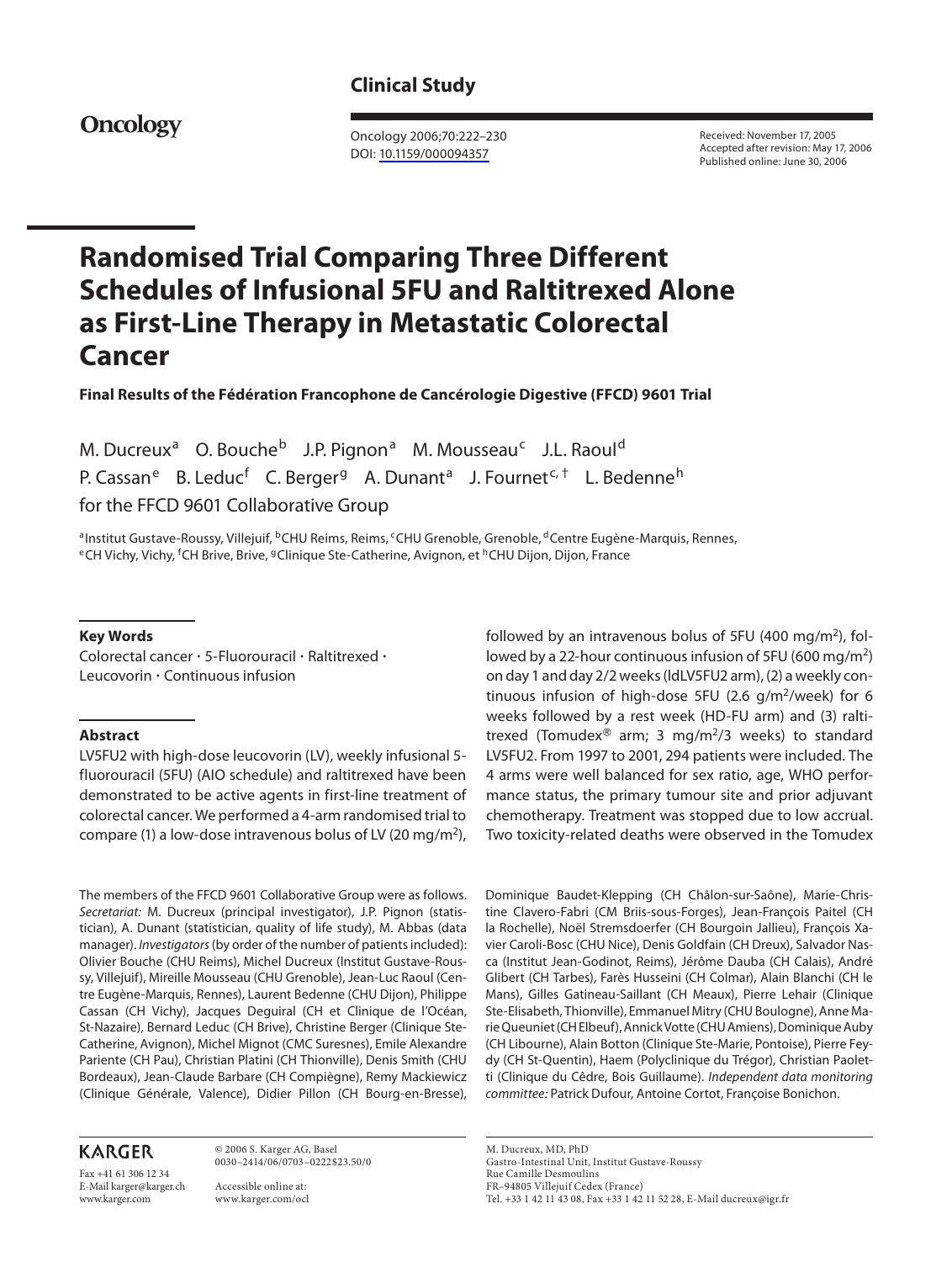arm. The treatments gave rise to different rates of grade 3–4 neutropenia (3, 4, 11 and 14% of the patients in the LV5FU2, ldLV5FU2, HD-FU and Tomudex arms, respectively, p = 0.028), leucopenia and vomiting. At least one episode of grade 3–4 toxicity was observed in 27, 25, 38 and 47% of the patients in the LV5FU2, ldLV5FU2, HD-FU and Tomudex arms, respectively ( $p = 0.016$ ). An objective response was observed in 28, 21, 22 and 10% of the patients in the LV5FU2, ldLV5FU2, HD-FU and Tomudex arms, respectively ( $p = 0.04$ ). Progressionfree survival (PFS) of the patients in the Tomudex arm was statistically lower compared to that of patients treated with LV5FU2 or  $ldLV5FU2$  (combined group;  $p = 0.013$ , log rank test). In conclusion, Tomudex is more toxic and yields shorter PFS than infusional 5FU. Despite the early closure of the study and the lack of power of the comparison, it seems that ldLV5FU2 could be considered as an active, easier and less expensive option for the treatment of metastatic colorectal cancer compared to classic LV5FU2 or weekly HD-FU.

Copyright © 2006 S. Karger AG, Basel

## **Introduction**

 Colorectal cancer is the third most commonly diagnosed malignancy, accounting for 10–15% of newly diagnosed cancer cases in Europe. An estimated 783,000 new cases are diagnosed annually worldwide, and more than  $38,000$  in France  $[1-3]$ . Surgery is the only cure for limited-stage disease. Up to 30% of patients present with metastatic disease and approximately 50–60% ultimately develop metastatic disease [4].

 The most widely used agent in the treatment of metastatic colorectal cancer is 5-fluorouracil (5FU), which was developed more than 40 years ago and is included in most palliative chemotherapy regimens for colorectal cancer. Numerous attempts have been made to improve the efficacy of 5FU through schedule modification and biomodulation. Lokich et al. [5, 6] clearly demonstrated the feasibility of continuous infusional 5FU as a treatment for colorectal cancer. Continuous infusional regimens are attractive due to the lack of significant haematological toxicity  $[5, 6]$ . A meta-analysis totalling 1,219 patients treated in six randomised trials confirmed the superiority of continuous infusional 5FU over bolus regimens in terms of response rates and toxicity. Even though overall survival was higher in the continuous infusion group, the medians were very similar [7] . The need for a central venous catheter with its inherent problems (e.g. infection, thrombi and slippage) and for a portable pump and the cost and inconvenience for the patients are the

major problems associated with infusional regimens, especially when they are continuous. This is why shorter infusional schedules have been developed in Europe. In France, the so-called 'de Gramont' schedule combining bolus and 48-hour infusional 5FU has resulted in better response rates and progression-free survival (PFS) compared with bolus 5FU alone [8]. A large randomised EORTC (European Organisation of Research and Therapy against Cancer) trial recently showed that high-dose 5FU given as a weekly 24-hour infusion was better tolerated than bolus 5FU + leucovorin (LV) without any major advantage in terms of efficacy [9, 10]. This regimen has totally replaced bolus 5FU in routine practice in Germany.

 In previous randomised trials that used 5-day 5FU schedules, the combination with low-dose LV yielded controversial response rates and similar survival rates compared with high-dose LV, with a lower toxicity profile [11-14]. The impact of the LV dose on toxicity and therapeutic effects in biweekly infusional schedules remained to be determined.

The clinical development of raltitrexed (Tomudex<sup>®</sup>, Astra-Zeneca Pharmaceuticals, Rueil Malmaison, France), a quinazoline analogue and the first of a new generation of direct and specific thymidylate synthase inhibitors, began in 1991. Three randomised trials [15] compared raltitrexed to bolus 5FU + LV. The first one showed no clear difference between this new agent and the reference arm. The following two studies showed a decrease in PFS with raltitrexed. Only one trial has compared raltitrexed to the more recent and more active LV5FU2 schedule [16, 17]. This trial incorporated a second randomisation with a comparison between discontinuation of chemotherapy after 3 months of treatment versus continuation which could have modified the results of the comparison of the two drugs.

 The objectives of the present study were: (a) to evaluate the therapeutic effects and toxicity of high-dose LV versus low-dose LV combined with a biweekly schedule of 5FU, (b) to evaluate the weekly German schedule of 5FU alone and (c) to evaluate raltitrexed versus the so-called 'de Gramont' schedule.

#### **Patients and Methods**

#### *Patient Selection*

 Patients were accrued to the study between March 1997 and March 2001. All patients had advanced recurrent metastatic adenocarcinoma of the colon or rectum and had not received prior systemic cytotoxic therapy for advanced disease. Patients could have received adjuvant cytotoxic chemotherapy provided it had ended more than 6 months before entry into the trial.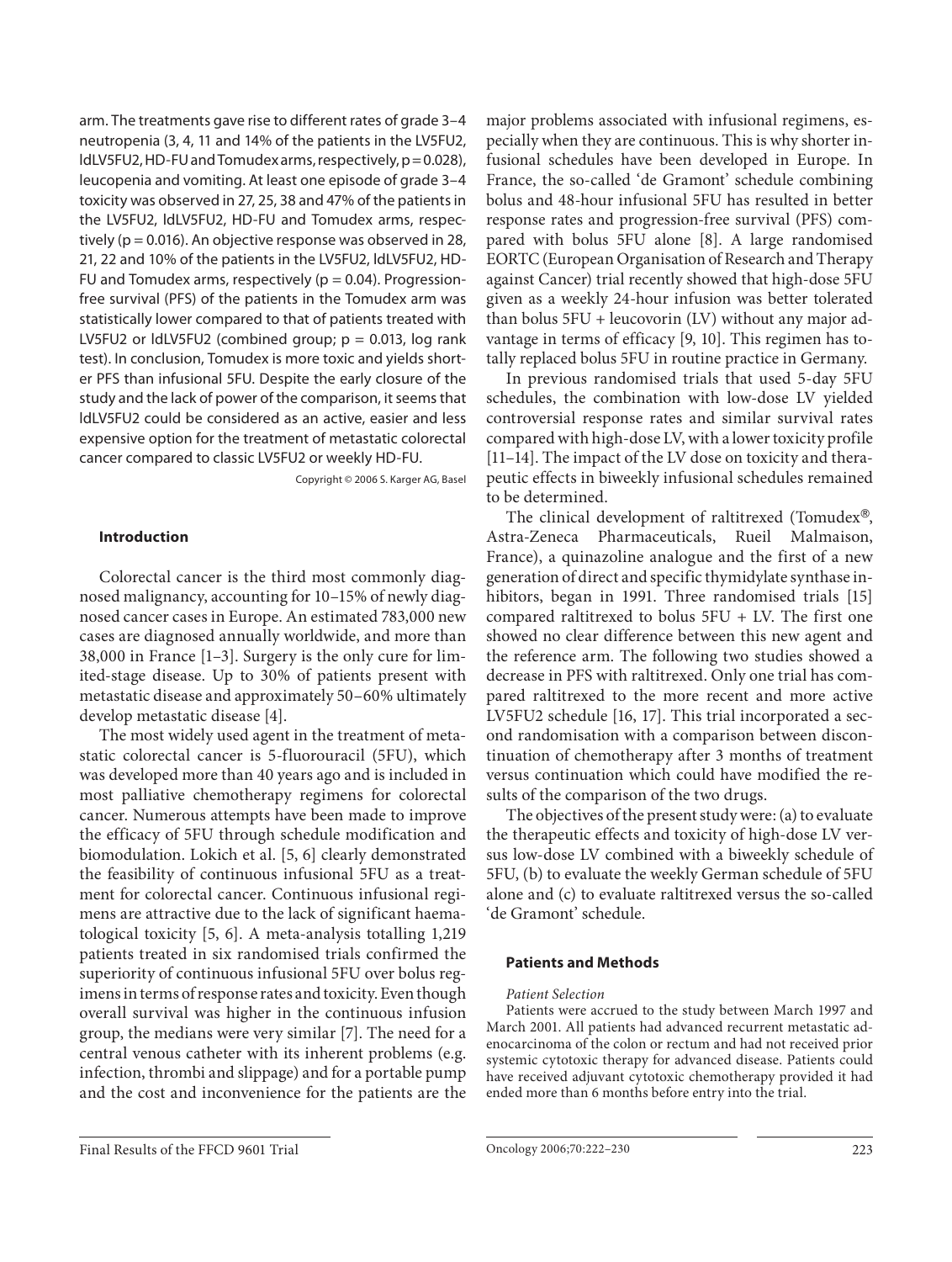Eligible patients were aged at least 18 years, had at least one measurable lesion [defined according to World Health Organisation (WHO) [18] recommendations], an ECOG performance status  $\leq$  2 and no other malignancies (except for adequately treated carcinoma in situ of the cervix uteri or basal or squamous cell carcinoma of the skin); laboratory measurements had to be adequate (white blood cell count  $>4,000/\text{mm}^3$ , platelets  $>100,000/$ mm<sup>3</sup>). Adequate renal function (creatinine level  $\leq 2 \times$  normal value) and normal liver function tests (bilirubin level  $<$ 1.5 $\times$  normal value) were mandatory. Inadequately controlled cardiac ischaemia or insufficiency was an exclusion criterion.

 All patients gave their written informed consent to participate in the study and in conformity with French law, approval was obtained from an appropriate Ethics Committee (Comité Consultatif de Protection des Personnes pour la Recherche Biomédicale of Bicêtre Hospital, Le Kremlin-Bicêtre, France). The study was performed in accordance with the Declaration of Helsinki (revised: Hong Kong, 1989) and good clinical practice guidelines.

#### *Study Design and Treatment*

 This open-label, randomised, parallel-group, screening trial [19] was conducted with the participation of 39 centres of the French Federation of Digestive Oncology (FFCD 9601 trial) in France. After screening to establish eligibility, patients were randomly assigned by fax through a central randomisation system to receive treatment with 5FU + LV (the so-called 'de Gramont schedule': LV5FU2), the control arm, or the same schedule with lower doses of LV, or weekly infusional 5FU alone [the so-called Arbeitsgemeinschaft Internistische Onkologie of the German Cancer Society (AIO) schedule], or raltitrexed. Randomisation was stratified according to centre, previous adjuvant treatment (yes/no) and ECOG performance status (0 vs. 1 vs. 2) using a minimisation procedure.

 There were 4 trial arms. In arm A, patients received standard LV5FU2, i.e. LV (200 mg/m<sup>2</sup>), followed by a 10-min intravenous bolus of 5FU (400 mg/m<sup>2</sup>), followed by a 22-hour intravenous continuous infusion of 5FU (600 mg/m<sup>2</sup>) on day 1 and repeated on day 2. This treatment was repeated every 14 days. In arm B, patients received LV5FU2 with low-dose LV (ldLV5FU2), i.e. LV  $(20 \text{ mg/m}^2)$ , followed by a 10-min intravenous bolus of 5FU  $(400 \text{ mg/m}^2)$ , followed by a 22-hour intravenous continuous infusion of 5FU (600 mg/m<sup>2</sup>) on day 1 and repeated on day 2. This treatment was repeated every 14 days. In arm C, they received the so-called AIO weekly schedule of 5FU, i.e. high-dose 5FU  $(2,600 \text{ mg/m}^2)$  in a 24-hour intravenous continuous infusion on day 1, weekly for 6 weeks, followed by a 2-week rest every 7 weeks (HD-FU). Finally, patients in arm D received raltitrexed (Tomudex), i.e. 3 mg/m<sup>2</sup> as a short intravenous infusion every 3 weeks.

 Dosing could be delayed for a maximum of 15 days until toxicity had resolved or was resolving. Diarrhoea and stomatitis had to resolve completely before treatment continuation.

 Dose modifications were based on the worst grades of selected haematological (leucopenia, neutropenia, thrombocytopenia) and non-haematological (diarrhoea, stomatitis) toxicities observed in the previous cycle.

 Patients in either treatment group continued therapy until disease progression or unacceptable toxicity occurred or until the investigator decided the patient was no longer benefiting from the treatment. After trial therapy, patients were treated at the investigators' discretion, although none of the patients who received 5FU were given raltitrexed.

## *Patient Assessment*

 *Response, Time to Progression, Survival.* Patients underwent pretreatment tumour assessment at baseline and were then evaluated for response every 8 weeks. At each time point, an overall tumour response was assigned based on the response of measurable lesions and on the evaluation of non-measurable but assessable lesions, provided by the investigators. Tumour dimensions were measured on computed tomography scans or magnetic resonance imaging. Tumour response was classified according to standard WHO criteria [18] . Complete responses were defined as the disappearance of all tumour masses. Partial responses were defined as more than a 50% reduction in the sum of the products of the two largest perpendicular dimensions of the target tumours, and no new lesions. Stabilisation was defined as a reduction of less than 50% in the size of the target tumours, and no new lesions. Tumour progression was defined as an increase of more than 25% in the target tumours, and/or a new tumour. Lesions were not considered measurable when they were inside the pelvis for rectal cancer. Regardless of whether trial therapy had stopped or not, response assessment continued until disease progression or death without evidence of progression. After progression, patients were monitored for survival and second- or third-line therapy at 12-week intervals.

 *Safety.* Safety was evaluated at least monthly until 4 weeks after the end of therapy and included assessment of laboratory parameters and clinical adverse reactions. Clinical adverse events were described and graded according to criteria based on WHO recommendations for the grading of acute and subacute toxic effects [18].

 *Quality of Life.* Patients were asked to complete the European Organisation of Research and Therapy against Cancer QLQ-C30 questionnaire [20] every 8 weeks until progression or the 24th week. It consisted of 30 items combined to yield 15 dimensions. Four dimensions were considered particularly relevant for the trial: global, pain, physical and emotional dimensions. A high score corresponded to better quality of life (QoL) for each scale with the exception of pain.

#### *Statistical Considerations*

 The primary endpoint for this study was PFS defined as the interval between the date of randomisation and that of progression, or the date of death without progression (whatever the cause) or the date of the last follow-up for surviving patients without progression. The trial was planned according to the screening design proposed by Schaid et al. [19] with 1 control arm and 3 experimental arms. A maximum sample size of 720 patients with an interim analysis after the inclusion of 280 patients was planned (overall risk,  $\alpha = 5\%$ ,  $\beta = 20\%$ ). Due to low accrual and the arrival of new compounds, the interim analysis was cancelled and accrual was stopped. An independent data monitoring committee was in charge of reviewing toxicity data and efficacy results. Before performing any analyses, it was decided to first compare the LV5FU2 and ldLV5FU2 arms, and in the absence of a significant difference between these two arms, to pool them and to compare them to the two other experimental arms. Bonferroni's correction (0.05/3 = 0.0167) was used to take into account multiple comparisons when more than one comparison between arms was performed. The Kaplan-Meier method and the log rank test were used to estimate and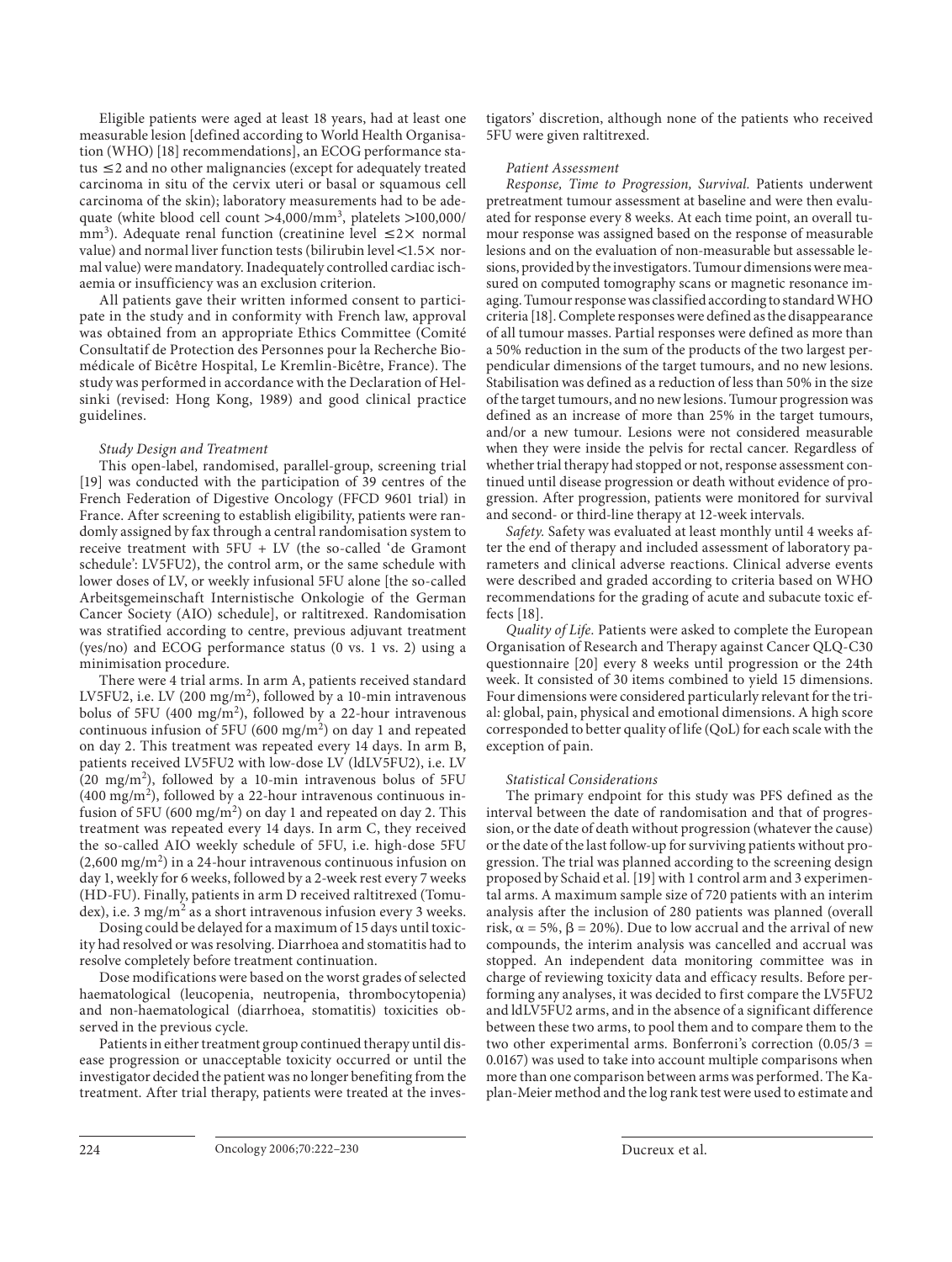|                                     |                                                                                          | LV5FU2                   | ldLV5FU2                               | HD-5FU                                   | Raltitrexed              |
|-------------------------------------|------------------------------------------------------------------------------------------|--------------------------|----------------------------------------|------------------------------------------|--------------------------|
| Patients                            | Men                                                                                      | 42                       | 53                                     | 49                                       | 47                       |
|                                     | Mean age $\pm$ SD, years                                                                 | $64 \pm 8$               | $64 \pm 9$                             | $64 \pm 8$                               | $63 \pm 10$              |
| WHO performance status <sup>1</sup> | $\boldsymbol{0}$                                                                         | 30                       | 31                                     | 30                                       | 29                       |
|                                     | 1                                                                                        | 31                       | 29                                     | 30                                       | 30                       |
|                                     | $\overline{2}$                                                                           | 13                       | 15                                     | 13                                       | 13                       |
| Tumour site                         | Right colon<br>Transverse colon<br>Left colon<br>Sigmoid colon<br>Rectum<br>Missing data | 16<br>2<br>6<br>32<br>18 | 18<br>$\overline{4}$<br>10<br>27<br>16 | 18<br>7<br>6<br>28<br>13<br>$\mathbf{1}$ | 12<br>3<br>7<br>29<br>21 |
| Differentiation                     | Well or moderately                                                                       | 63                       | 67                                     | 64                                       | 64                       |
|                                     | Poorly or undifferentiated                                                               | 8                        | 6                                      | 4                                        | 6                        |
|                                     | Missing data                                                                             | 3                        | 2                                      | 5                                        | 2                        |
| Stage (UICC)                        | I                                                                                        | $\theta$                 | 6                                      | $\Omega$                                 | $\mathbf{1}$             |
|                                     | $\rm II$                                                                                 | 6                        | 9                                      | 7                                        | 4                        |
|                                     | III                                                                                      | 7                        | 11                                     | 5                                        | 10                       |
|                                     | IV                                                                                       | 59                       | 45                                     | 54                                       | 55                       |
|                                     | Missing data                                                                             | $\overline{c}$           | $\overline{4}$                         | 7                                        | $\overline{2}$           |
| Resection of primary                | No                                                                                       | 19                       | 12                                     | 13                                       | 16                       |
|                                     | Complete                                                                                 | 50                       | 59                                     | 54                                       | 53                       |
|                                     | Incomplete                                                                               | 5                        | $\overline{4}$                         | 6                                        | 3                        |
| Prior resection of metastases No    | Complete<br>Incomplete                                                                   | 64<br>5<br>5             | 69<br>3<br>3                           | 68<br>$\overline{4}$<br>1                | 67<br>4<br>1             |
| Adjuvant chemotherapy <sup>1</sup>  | No<br>Yes <sup>2</sup><br>Missing data                                                   | 66<br>8                  | 64<br>10<br>1                          | 64<br>9                                  | 62<br>10                 |
| Adjuvant radiotherapy               | No<br>Yes<br>Missing data                                                                | 64<br>9<br>1             | 66<br>9                                | 69<br>$\overline{4}$                     | 61<br>11                 |

## **Table 1.** Initial patient characteristics

<sup>1</sup> Stratification factor.

2 5FU LV (folinic acid), Mayo Clinic regimen for 30/37 patients.

compare survival curves. The log rank test stratified or not on centres led to similar results, thus only tests adjusted to centres are presented. The cut-off date for analyses was September 30, 2001. They were performed according to the intent-to-treat principle. Repeated measurements of QoL were analysed with a generalised estimating equation model for multinomial data. In order to take into account the fact that QoL data were missing mainly because of disease progression, a dummy variable indicating at each measurement whether or not it was the last was included in the model [20]. The first 3 QoL questionnaires (weeks 8, 16 and 24) were studied and all models were adjusted to baseline. Furthermore, p values for heterogeneity between arms are provided. All reported p values are two-sided. Data were analysed using SAS statistical software (SAS Institute, Cary, N.C., USA).

## **Results**

 A total of 294 patients were randomised to treatment with LV5FU2 (74 patients), ldLV5FU2 (75 patients), HD-FU (73 patients) and raltitrexed (72 patients). Patients were enrolled from 39 centres during the 4-year period from March 1997 to March 2001. The median follow-up time was 34 months. The four treatment groups were comparable with respect to demographic and pretreatment characteristics (table 1). Most patients were more than 60 years old, and the colon was the most common primary tumour site. The liver, lymph nodes and lung were the most fre-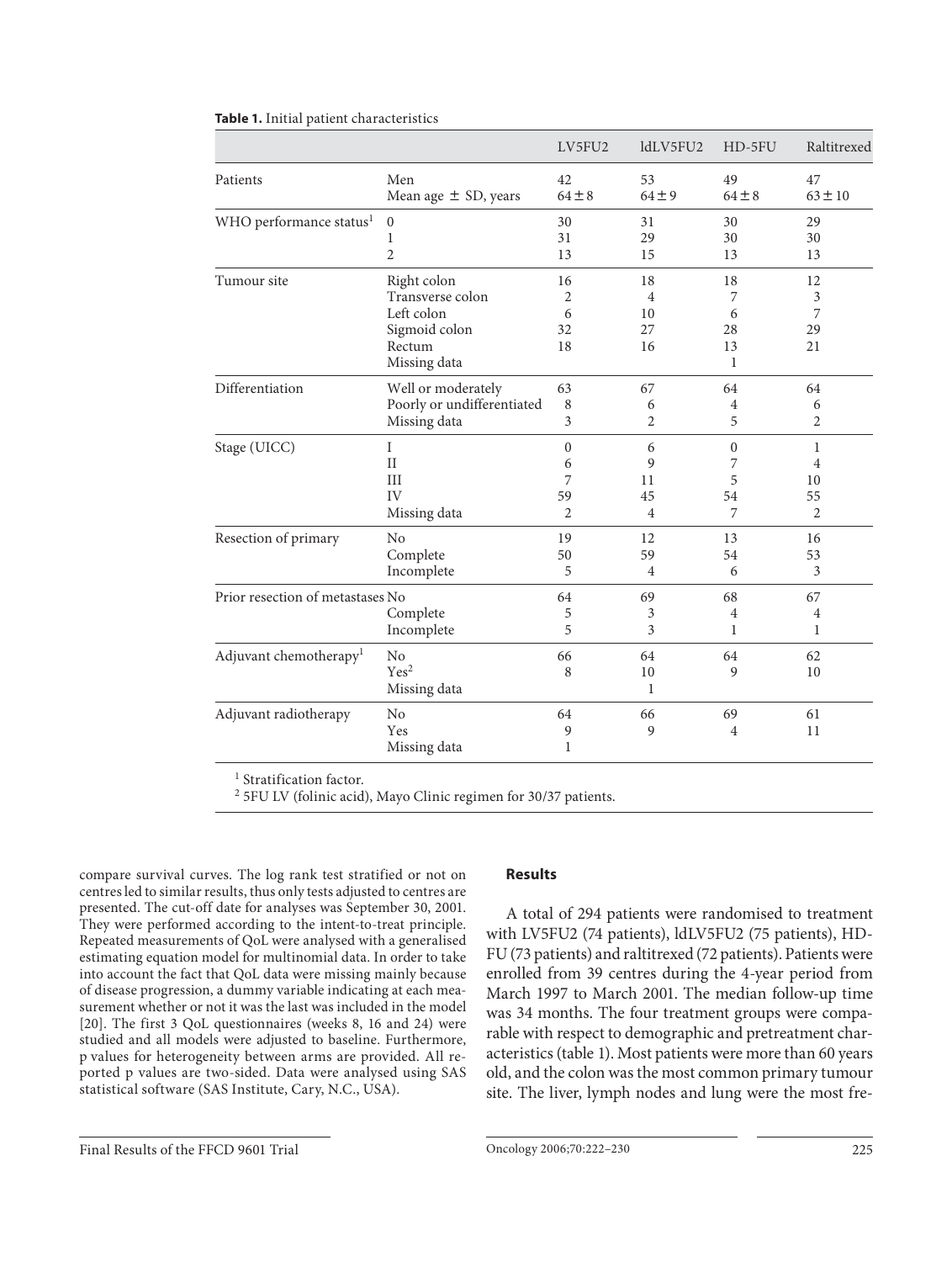#### **Table 2.** Response rates

| Response            | LV5FU2<br>$(n = 74)$ | ldLV5FU2<br>$(n = 75)$ | HD-FU<br>$(n = 73)$ | Raltitrexed<br>$(n = 72)$ |
|---------------------|----------------------|------------------------|---------------------|---------------------------|
| Complete response   | 3(4)                 | 1(1)                   | 1(1)                | 0(0)                      |
| Partial response    | 18(24)               | 15(20)                 | 15(20)              | 7(10)                     |
| Objective response* | 28%                  | 21%                    | 22%                 | 10%                       |
| Stable disease      | 26(35)               | 40(53)                 | 37(51)              | 38(53)                    |
| Disease progression | 19(26)               | 17(23)                 | 18(25)              | 18(25)                    |
| Not assessable      | 8(11)                | 2(3)                   | 2(3)                | 9(12)                     |

quent sites of metastases. The number of metastatic sites was evenly distributed across the study groups.

 Of the 294 patients enrolled, 293 (99%) received at least one cycle of the allocated chemotherapy and 96% completed 8 weeks of therapy. The most frequent reason for treatment discontinuation was progressive disease: 86, 83, 85 and 74% for the LV5FU2, ldLV5FU2, HD-FU and raltitrexed arms, respectively ( $p = 0.004$ ).

 All treatment groups adhered closely to the planned dosage regimens. For patients treated with 5FU, the mean daily dose was 94, 95 and 91% in the LV5FU2, ldLV5FU2 and HD-FU arms, respectively. For patients treated with raltitrexed, the mean daily dose was 98%. However, the median duration of treatment was significantly different between the treatment groups: LV5FU2: 140 days; ldLV5FU2: 139 days; HD-FU: 119 days; raltitrexed: 88 days ( $p = 0.035$ ).

## *Objective Tumour Response*

 Twenty-one patients were not assessable for response because they died of early disease progression (14 patients), or of other causes (2 patients), were withdrawn from the study because of adverse events (4 patients), or were lost to follow-up evaluation (1 patient).

 The objective response rate was different between the four treatment arms (table 2), with the lowest response rate in the raltitrexed arm. Nearly 25% of the patients in each arm had disease progression at the first evaluation  $(table 2)$ .

 The median duration of partial responses was: LV5FU2: 8.5 months (range 4.7–29.2); ldLV5FU2: 9.6 months (range 6.1–16.1); HD-FU: 7.1 months (range 4.5– 34.2); raltitrexed: 7.0 months (range 4.2–26.5) (NS).

## *Survival*

 *Progression-Free Survival.* At the time of the cut-off date for the analysis (6-month minimum duration of fol-



 **Fig. 1.** PFS by treatment arms. Log rank tests stratified on centres:  $p = 0.85$  between the two LV5FU2 arms,  $p = 0.175$  between HD-FU and the two LV5FU2 arms,  $p = 0.13$  between raltitrexed and the two LV5FU2 arms. LV = Leucovorin.

low-up), more than 95% of patients had disease progression or had died without documented progression. There was a difference between the arms in terms of PFS (fig. 1). The median was 5.3 and 5.4 months for the LV5FU2 and ldLV5FU2 arms, respectively ( $p = 0.85$ ), and 4.8 months for the HD-FU arm, but the difference was not statistically significant ( $p = 0.17$  compared with LV5FU2). However, PFS was lower in the raltitrexed arm: 4 months, with a significant difference when it was compared to PFS in the LV5FU2 arms (low- and high-dose LV analysed together;  $p = 0.013$ ).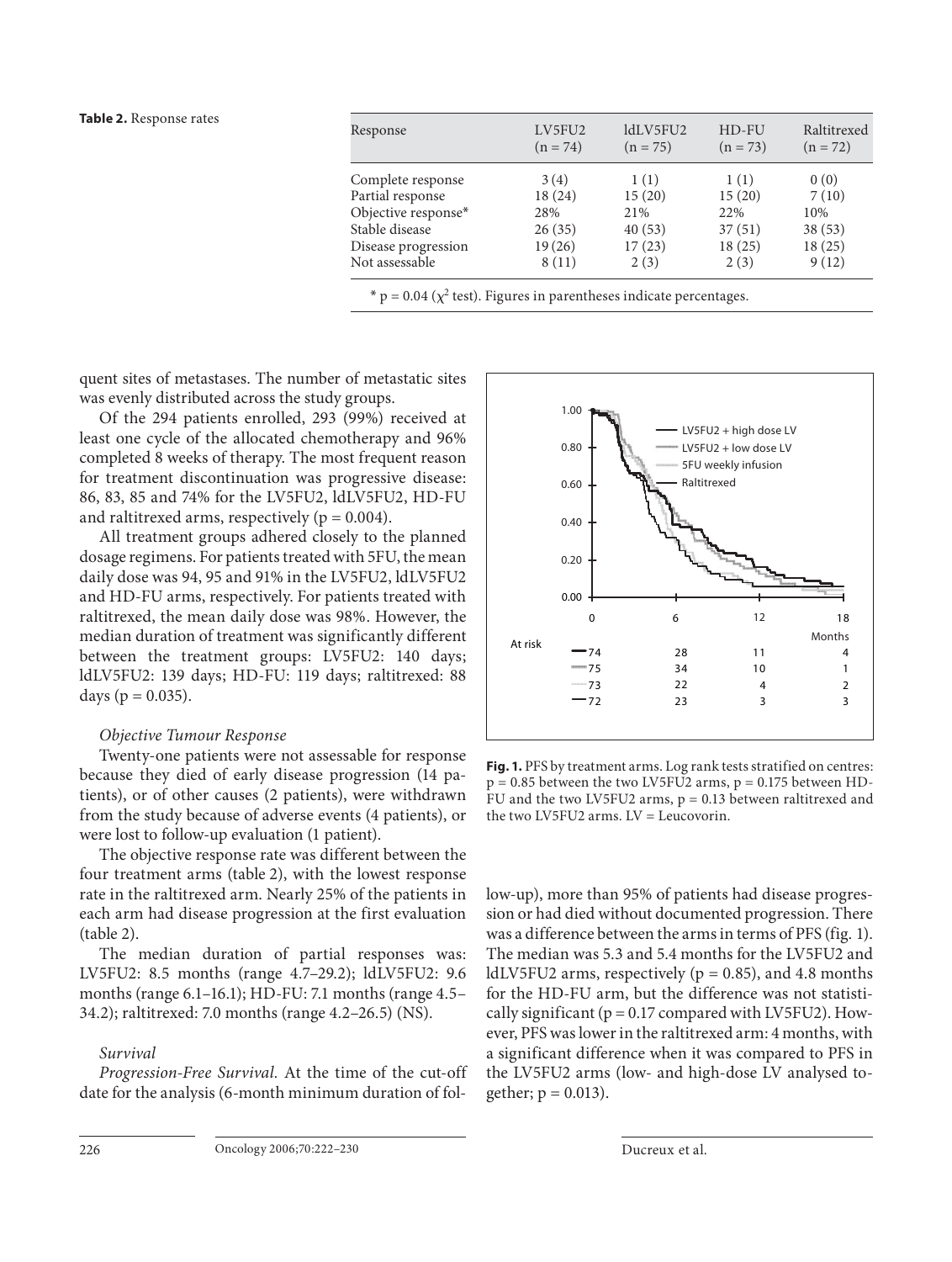**Table 3.** Incidence (%) of WHO grade 3 and 4 adverse events

| Type of toxicity                         | LV5FU2<br>$(n = 74)$ | ldLV5FU2<br>$(n = 75)$ | Weekly<br>HD-5FU<br>$(n = 73)$ | Raltitrexed<br>$(n = 72)$ |
|------------------------------------------|----------------------|------------------------|--------------------------------|---------------------------|
| Leucopenia ( $p = 0.0047$ ) <sup>1</sup> | 0                    |                        |                                | 11                        |
| Neutropenia ( $p = 0.028$ ) <sup>1</sup> | 3                    |                        | 11                             | 14                        |
| Thrombopenia                             |                      |                        |                                | 3                         |
| Fever                                    |                      |                        |                                |                           |
| Infection                                |                      |                        |                                |                           |
| Vomiting $(p = 0.005)^{1}$               | 5                    | 3                      | 8                              | 18                        |
| Diarrhoea ( $p = 0.106$ ) <sup>1</sup>   | 5                    |                        | 4                              | 14                        |
| Mucositis $(p = 0.131)^1$                | 3                    |                        | 5                              |                           |
| Cutaneous ( $p = 0.490$ ) <sup>1</sup>   | 5                    |                        |                                |                           |
| Alopecia                                 |                      |                        |                                |                           |
| Cardiac                                  |                      |                        |                                |                           |
| Transaminases                            |                      |                        |                                | 6                         |
| Other $(p = 0.216)^1$                    |                      | 11                     | 14                             | 13                        |
| At least one $(p = 0.016)^1$             | 27                   | 25                     | 38                             | 47                        |
| Exact test.                              |                      |                        |                                |                           |

 *Overall Survival.* There was no significant difference  $(p = 0.37$  between the two LV5FU2 arms,  $p = 0.25$  between HD-FU vs. the two LV5FU2 arms) in median overall survival (fig. 2) for all randomised patients, with 13.1, 17.1, 14.6 and 12.2 months for the LV5FU2 (59 events), ldLV5FU2 (57 events), HD-FU (59 events) and raltitrexed (62 events) arms, respectively. However, when the survival of patients treated with raltitrexed was compared with that of patients in the two LV5FU2 arms, there was a trend in favour of these latter arms ( $p = 0.06$ ).

## *Toxicity Profile*

 Compared with the raltitrexed group, patients in the LV5FU2 groups experienced a significantly lower incidence of grade 3–4 leucopenia, neutropenia and vomiting. Table 3 lists the number of patients with grade 3 and 4 adverse reactions. Overall, patients in the LV5FU2 arms were less likely ( $p = 0.016$  for the comparison of the four groups by the exact test) to experience clinical grade 3–4 toxicity (27 and 25% for the standard LV5FU2 arm and ldLV5FU2 arm, respectively) than patients receiving weekly 5FU (38%) or raltitrexed (47%). The incidence of grade 3 or 4 toxicity was very similar in the two LV5FU2 arms. All types of grade 3–4 toxicity were less frequently observed with LV5FU2 than in the other two arms, except for skin toxicity (5 and 3 vs. 1% in both the HD-FU and raltitrexed arms).

 Treatment interruption due to toxicity was observed in less than 5% of the patients in 5FU-containing regimens, but toxicity induced by raltitrexed led to a treat-



 **Fig. 2.** Overall survival by treatment arm. Log rank tests adjusted to centres:  $p = 0.37$  between the two LV5FU2 arms,  $p = 0.25$  between HD-FU and the two LV5FU2 arms,  $p = 0.06$  between raltitrexed and the two LV5FU2 arms. LV = Leucovorin.

ment interruption in 15% of the patients ( $p = 0.003$ , Fisher's exact test).

 Treatment-related adverse reactions were fatal for 2 patients treated with raltitrexed (2 cases of neutropenia, diarrhoea, sepsis and death) and none in the other arms.

Final Results of the FFCD 9601 Trial Oncology 2006;70:222–230 227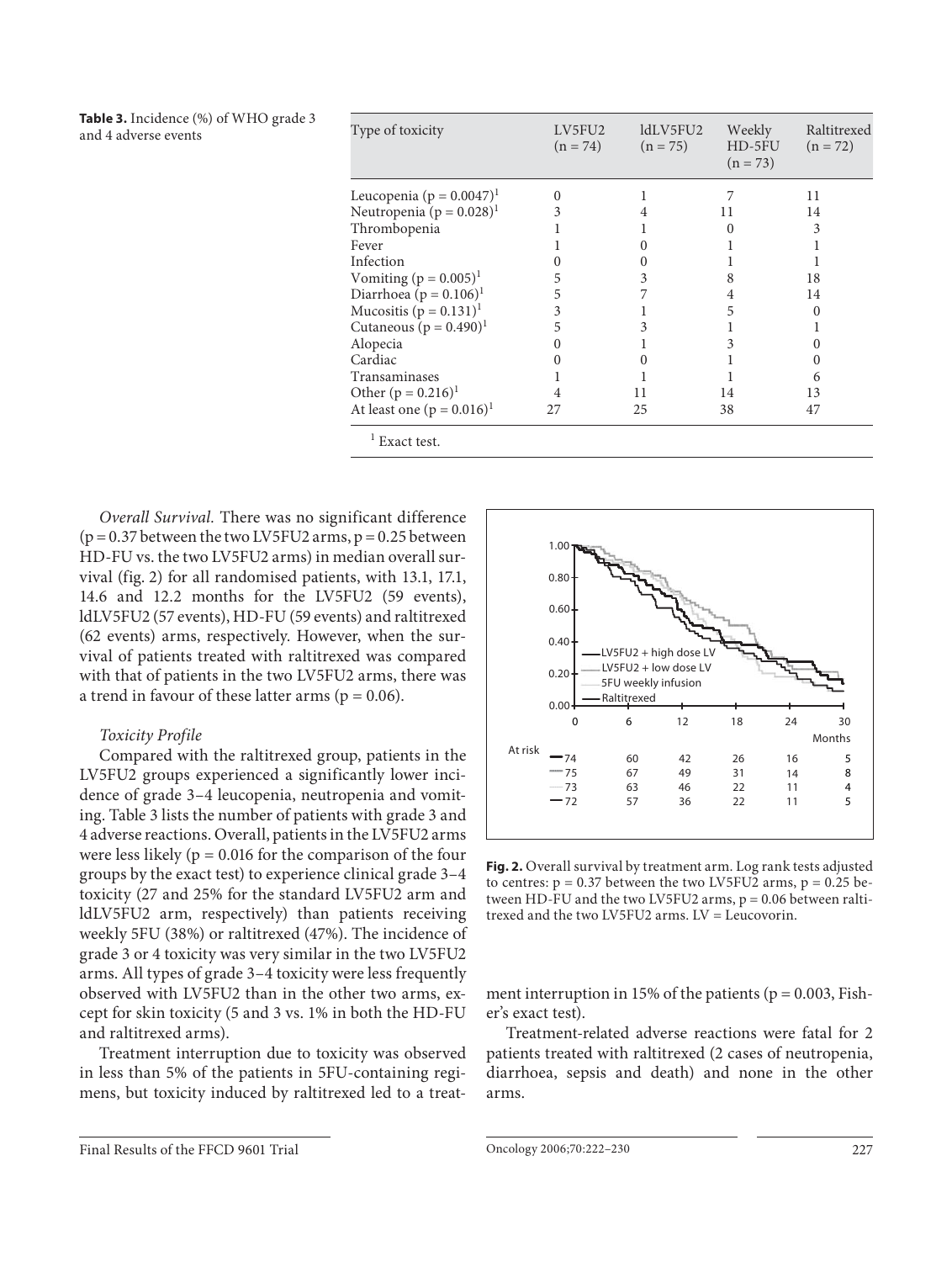| Arms        | Global OR                                | Pain OR             | Physical OR         | <b>Emotional OR</b> |
|-------------|------------------------------------------|---------------------|---------------------|---------------------|
| LV5FU2      |                                          |                     |                     |                     |
| ldLV5FU2    | $1.37(0.71 - 2.66)$                      | $0.89(0.40-2.01)$   | $0.97(0.45 - 2.10)$ | $0.63(0.29-1.37)$   |
| HD-5FU      | $1.00(0.50-1.99)$                        | $0.61(0.26 - 1.41)$ | $0.90(0.43 - 1.89)$ | $0.55(0.25-1.23)$   |
| Raltitrexed | $0.21(0.11-0.42)$                        | $2.59(1.14-5.88)$   | $0.48(0.23-0.99)$   | $0.35(0.15-0.78)$   |
| p           | < 0.0001                                 | 0.0009              | 0.10                | 0.02                |
|             | Figures in parentheses indicate 95% CIs. |                     |                     |                     |

 **Table 4.** Comparisons of QoL between arms for 4 domains of the EORTC QLQ-C30 questionnaire

## *Quality of Life*

 Only 181 patients had a baseline questionnaire and at least one subsequently. Three hundred and thirty questionnaires were available out of 543 expected (61%). Two hundred and thirteen were missing because patients either had disease progression (23%), or stopped filling them out for other reasons (9%) or intermittently did not fill out some questionnaires (7%).

 All QoL scales except physical functioning were significantly different between the 4 arms (global:  $p <$ 0.0001; pain:  $p = 0.0009$ ; physical:  $p = 0.10$ ; emotional:  $p = 0.02$ ) with the raltitrexed arm always scoring worst (table 4). The odds ratios (95% confidence intervals) of raltitrexed compared to high-dose LV5FU2 were for the 4 scales respectively: 0.21 (0.11–0.42), 2.59 (1.14–5.88), 0.48 (0.23–0.99) and 0.35 (0.15–0.78). This means that patients receiving raltitrexed had worse global QoL, more pain, and experienced a more important physical and emotional impact of their cancer than patients receiving LV5FU2.

## **Discussion**

 This randomised phase III trial compared the efficacy and toxicity profiles of raltitrexed, HD-FU and ldLV5FU2 with those of standard LV5FU2 as first-line treatment for metastatic colorectal cancer. Even if raltitrexed was previously compared to LV5FU2 in a large phase III trial, confirmatory results are valuable. Furthermore, for the first time a weekly infusional schedule has been compared to a biweekly infusional regimen and also for the first time, low doses of LV have been tested in an infusional administration schedule.

 Raltitrexed was proposed as a promising agent for first-line treatment of metastatic colorectal cancer. The simple administration schedule and a good toxicity profile were the main advantages of this new drug when it was compared to bolus 5FU and LV in the first randomised trial [21]. The efficacy results of the two other phase III studies came to slightly different conclusions [22, 23]. A similar response rate was demonstrated between the raltitrexed arm and the 5FU arm in all 3 published trials [21-23]. However, in 2 of them, PFS was statistically lower in patients who received raltitrexed. Although these PFS results did not influence overall survival in one study, in the other one overall survival was also lower in the raltitrexed arm versus the bolus 5FU and LV arm.

 Our results in terms of PFS, the rate of objective responses and toxicity completely confirm those published by Maughan et al. [17]. These authors compared raltitrexed to LV5FU2 and prolonged continuous infusion of 5FU. Raltitrexed yielded similar response and overall survival rates to the LV5FU2 regimen and was easier to administer, but gave rise to greater toxicity and poorer QoL [17]. Even after the warning issued when the first raltitrexed-related toxic deaths were reported, which led to dose adaptations according to creatinine clearance, sudden severe toxicities leading to death are still possible, as in this trial. These 2 concordant studies have prompted us to state that raltitrexed should be restricted to patients in whom fluoropyrimidines are strongly contraindicated.

 LV has been evaluated with different doses of 5FU and various modes of administration. LV was as effective at low doses (20 mg/m<sup>2</sup>/day) as at 10-fold higher doses when combined with standard doses of 5FU over 5 days [13, 14] . These results allowed low doses of LV to be recommended in bolus administration schedules. Bolus 5FU over 5 days plus low doses of LV (the so-called 'Mayo Clinic' regimen) became a standard of care first-line therapy for metastatic colorectal cancer. Other trials addressing the same type of question achieved similar results whatever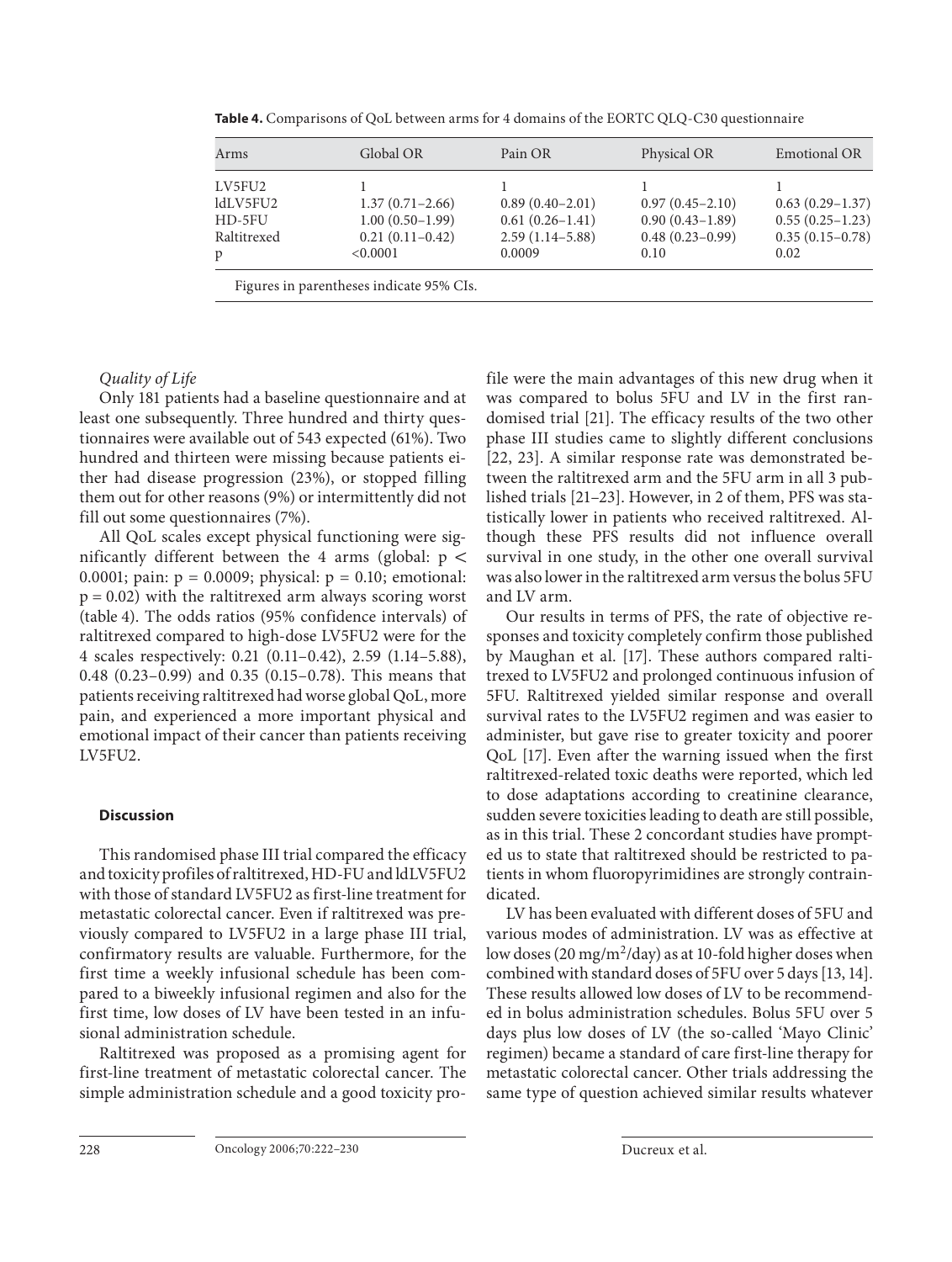the 5FU administration schedule [12, 24–26] and it has never been proven that the in vitro superiority of high doses of LV could be equated in clinical practice. However, this is the first time that low doses of LV are evaluated with infusional 5FU schedules. There was no significant difference between low and high doses of LV regarding efficacy or toxicity parameters. In particular, in terms of response, ldLV5FU2 yielded 21% of responses versus 28% with standard LV5FU2. With the drop in the price of LV during the past 10 years and the proven efficacy of low-dose LV, savings in product costs are clearly possible but also in terms of nursing time because lowdose LV is easier to administer (an intravenous push lasting a few minutes vs. a 2-hour infusion). However, this conclusion should be considered cautiously regarding the fact that the study closed prematurely and thus was underpowered.

 Weekly 5FU is a frequently used regimen in Germany. A recently published study failed to demonstrate a difference in survival for weekly HD-FU compared with the Mayo Clinic regimen [9, 10]. Although the difference in PFS between the HD-FU and the LV5FU2 arms was not statistically significant at 4.9 and 5.4 months, respectively, these better results were obtained with less toxicity than in the HD-FU arm: grade 3–4 neutropenia was observed in 11% of the patients in the HD-FU arm versus 3 and 4% in the LV5FU2 and ldLV5FU2 arms, respectively. The rates of all other toxicities were lower in the two LV5FU2 arms than in the HD-FU arm, except for cutaneous toxicity.

 Chemotherapy for metastatic colorectal cancer has changed during the past 10 years. The proven efficacy of combination chemotherapy regimens using irinotecan plus 5FU or oxaliplatin plus 5FU has led to more widespread use in European countries and in the USA [27–29] . However, it has yet to be clearly demonstrated that firstline single-agent therapy followed by a switch to a more

aggressive schedule, in the event of progression, would be less efficient than first-line combination chemotherapy. Two large multicentric trials in Great Britain and France are addressing this question. The results of the first one have recently been presented; there was no difference in efficacy between the arms using sequential use of chemotherapy and the arms using combined chemotherapy in first line (5-arm trial) [30]. Furthermore, our study suggested the equivalence of low-dose LV versus higher doses. Thus, this option of low-dose LV could also be considered when combination chemotherapy involving irinotecan or oxaliplatin is given to patients.

 It is difficult to analyse QoL during a chemotherapy trial, especially when there is a difference in the duration of the chemotherapy cycles. Missing data are a frequent additional problem. The comparison of QoL between the 4 chemotherapy arms, although limited in these respects, revealed similar results to the other endpoints. The poorest results were observed with raltitrexed.

 In conclusion, raltitrexed is less active and more toxic than infusional 5FU and its use should be restricted to patients in whom fluoropyrimidines are strongly contraindicated. ldLV5FU2 seems to yield equivalent results to standard LV5FU2 and could be recommended as an option in first-line single-agent therapy for colorectal metastatic cancer. The infusional weekly 5FU schedule seems to be slightly more toxic than the biweekly schedule.

## **Acknowledgments**

 This study was supported by a grant from Astra-Zeneca Pharmaceuticals and a grant from the Ligue Nationale Contre le Cancer. We are indebted to all the patients whose participation made this study possible, to C. Choine, L. Farcy and M. Moreau for dataprocessing support, to P. Jan and M. Wartelle for computing assistance, to A. Auperin for the quality of life analysis, and to L. Saint-Ange for editing.

#### **References**

- 1 Parkin DM, Muir CS: Cancer incidence in five continents. Comparability and quality of data. IARC Sci Publ 1992; 45–173.
- 2 Parkin DM, Pisani P, Ferlay J: Estimates of the worldwide incidence of 25 major cancers in 1990. Int J Cancer 1999; 80: 827–841.
- 3 Remontet L, Esteve J, Bouvier AM, Grosclaude P, Launoy G, Menegoz F, Exbrayat C, Tretare B, Carli PM, Guizard AV, Troussard X, Bercelli P, Colonna M, Halna JM, Hedelin G, Mace-Lesec'h J, Peng J, Buemi A, Velten M, Jougla E, Arveux P, Le Bodic L, Michel E, Sauvage M, Schvartz C, Faivre J: Cancer incidence and mortality in France over the period 1978–2000. Rev Epidemiol Sante Publique 2003;51:3-30.
- 4 Sant M, Aareleid T, Berrino F, Bielska LM, Carli PM, Faivre J, Grosclaude P, Hedelin G, Matsuda T, Moller H, Moller T, Verdecchia A, Capocaccia R, Gatta G, Micheli A, Santaquilani M, Roazzi P, Lisi D: EUROCARE-3: survival of cancer patients diagnosed 1990– 94 – Results and commentary. Ann Oncol 2003; 14(suppl 5):V61–V118.